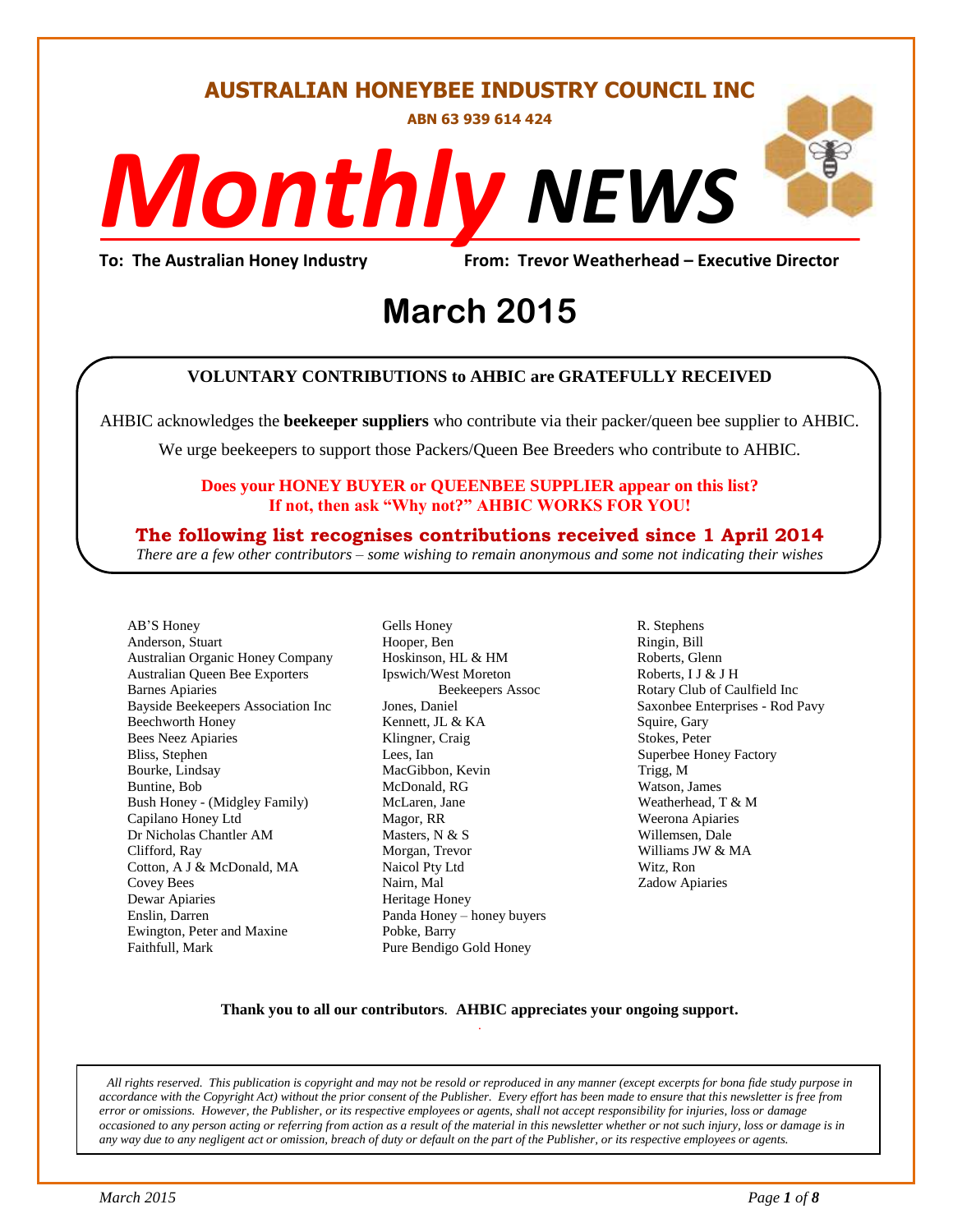#### **LATEST ON BEE BIOSECURITY PROGRAM AND CODE OF PRACTICE**

The Industry Working Group of Ian Zadow, Craig Klingner and Sam Malfroy have been attending or are to attend meetings of the Executives of the various State beekeeping associations plus beekeeper meetings over the coming months. They have also been meeting with State Departments, and will continue to do so in the next few months.

Thank you to those who have submitted comments on the Code of Practice and Bee Biosecurity Program. These will now be considered and the next version of the Biosecurity Code of Practice and the National Bee Biosecurity Program will be placed on the AHBIC website by the end of April 2015. AHBIC will also provide a summary list of changes which have been made to the Code and Program.

Please continue to read your AHBIC newsletter and state newsletters/journals for details about any upcoming meetings in your state.

#### **MEETINGS IN CANBERRA**

Recently, Ian Zadow, Peter McDonald and Trevor Weatherhead attended a series of meetings in Canberra on 17, 18 and 19 March.

Meetings were held with the Department of Agriculture Import Section re the checking of honey coming into Australia. We were informed that the Department is reviewing their honey import protocol. We are encouraged by this and will be keeping up our liaison with the Department.

A meeting with the National Residue Survey (NRS) staff revealed that the testing program for this coming year will be at the same level as last year. This is a good outcome for our industry as the NRS survey is a crucial part of our export capability.

We then met with the Assistant Health Minister, Senator Fiona Nash, re the attitude of State Departments of Health to enforcing the current Australian New Zealand Food Standard Code for honey. We also raised the issue of a new standard for honey in Australia. Senator Nash was very receptive to our submissions and we will be following up with her. Our thanks to Senator John Williams and his staff who made the meeting possible.

We then met with the Department of Agriculture staff who had authored the Government response to the Senate Committee's report on the beekeeping and pollination industries which is mentioned elsewhere in this newsletter. AHBIC will be making a formal response to the Government's response.

A meeting with Plant Health Australia (PHA) was held to discuss the Memorandum of Understanding that is being drafted for the servicing of the PHA levy, which is needed to run the Contingency Fund, which will be transferred over from Animal Health Australia. A final draft will be ready soon to send out to member bodies for their consideration.

Discussions were also held re the categorisation of three bee pests. This is detailed elsewhere in the newsletter.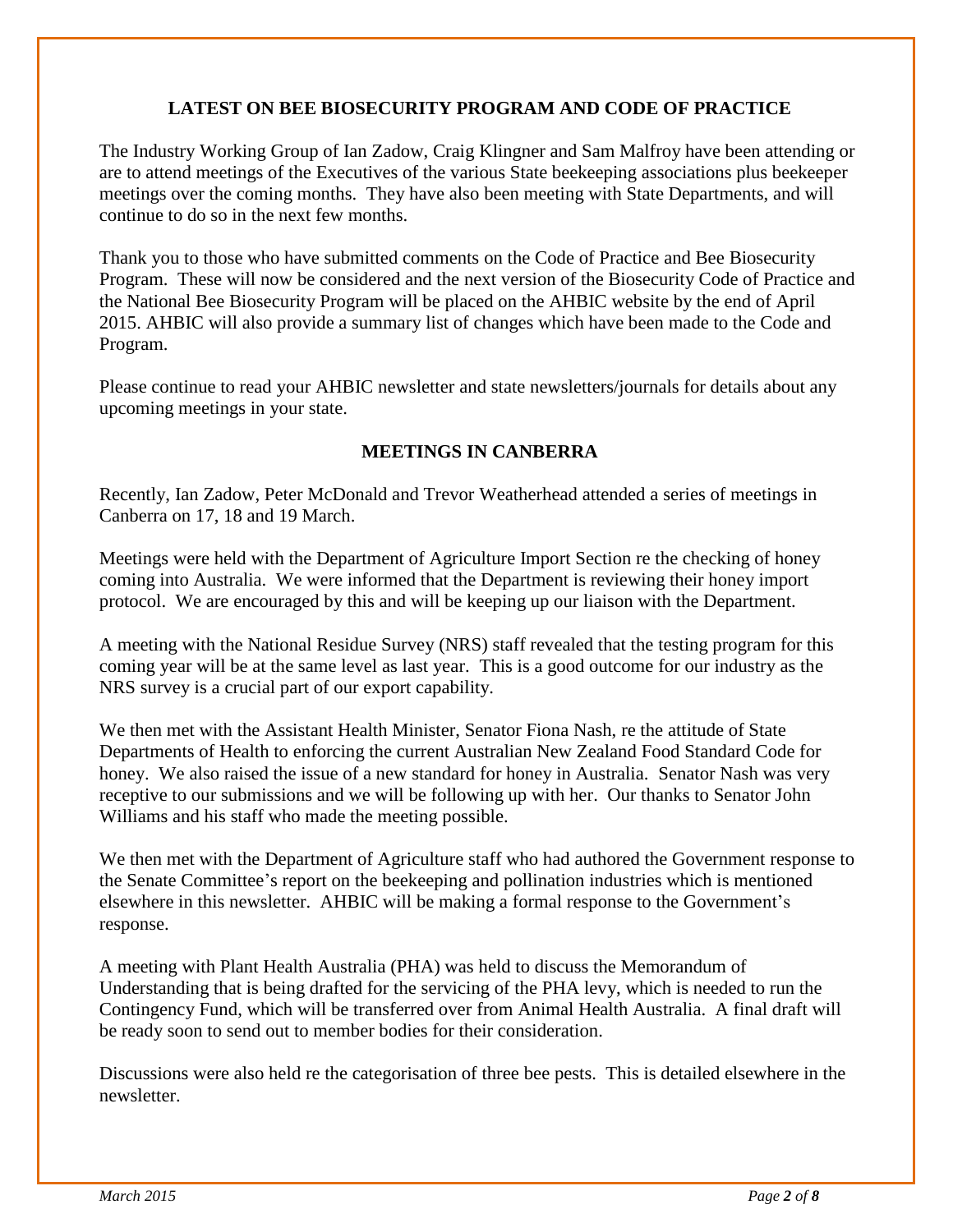The Rural Industries Research and Development Corporation (RIRDC) had called a Roundtable meeting on RD&E to increase the prosperity of beekeepers. This was attended by the full Honey Bee and Pollination Advisory Committee (HBAPAC) plus the Honey Packers and Marketers Association of Australia, Capilano plus Doug Somerville for the New South Wales Department of Primary Industries who acted as moderator for one of the sessions. The HBAPAC were meeting the next day to consider the applications for the coming year.

On 19 March AHBIC had been invited to a Horticulture Industry Day at Parliament House. This was attended by Trevor Weatherhead as Chairman Ian had pressing needs to shift bees. The meeting was sponsored by Horticulture Innovation Australia Limited (HIA) which has taken over from Horticulture Australia Limited. There were several presentations on how HIA works plus a new lobby group, Voice of Horticulture, see<http://voiceofhorticulture.org.au/>

Minister Joyce and the Parliamentary Secretary for Agriculture, Senator Colbeck, also addressed the meeting. Interestingly, Minister Joyce, when asked if the new Country of Origin labelling would include truth in labelling, said the beekeeping industry had been on to him about labelling of honey that was not honey. It is good to see that this issue we raised with the Minister is still on his agenda.

#### **NATIVE TITLE CLAIM**

AHBIC has been advised of native title claims that have been lodged over areas in the Scone, Muswellbrook, Maitland and Singleton areas. If anyone wants more detail they can email me and I can provide an electronic copy.

#### **INQUIRY INTO THE BEEKEEPING AND POLLINATION INDUSTRIES**

The Government has made a response to the Senate report. The AHBIC Executive will be studying this response and met with the Department in Canberra about the response and implementation of the recommendations.

The response can be found at [http://www.agriculture.gov.au/about/obligations/government](http://www.agriculture.gov.au/about/obligations/government-responses/aus-gov-res-srratrc-rep-future-beekeeping-service)[responses/aus-gov-res-srratrc-rep-future-beekeeping-service](http://www.agriculture.gov.au/about/obligations/government-responses/aus-gov-res-srratrc-rep-future-beekeeping-service)

#### **NEW CHEMICAL REGISTRATIONS**

**Application no.:** 100665 **Active constituent/s: Applicant ACN:**<br>Summary of use

**Date of registration/approval: Product registration no.:** 80348 Label approval no.:

**Application no.:** 62846 **Active constituent/s:** <br> **Applicant name:** <br> **Applicant name:** <br> **Applicant name:** <br> **Applicant name:** <br> **Applicant name:** <br> **Applicant name:** <br> **Applicant name:** <br> **Applicant name:** <br> **Applicant name:** <br> **Applicant name: Applicant name: Applicant ACN:** 158 518 551

**Date of registration/approval:** 13 February 2015<br> **Product registration no.:** 70263 **Product registration no.: Label approval no.:** 70263/62846

**Product name: Product name: Surefire Spectrum Public Health 200SC Insecticide**<br> **Active constituent/s: Surefire Spectrum 200 q/L imidacloprid Applicant name:** PCT Holdings Pty Ltd For the control of insect pests in various crops and ornamentals and for the management of subterranean termites as per the directions for use<br>10 February 2015

> **Product name:** Wellfarm Imidacloprid 350 SC Insecticide For the control of greyback and childers canegrub in sugarcane and silverleaf whitefly in various vegetables as specified in the directions for use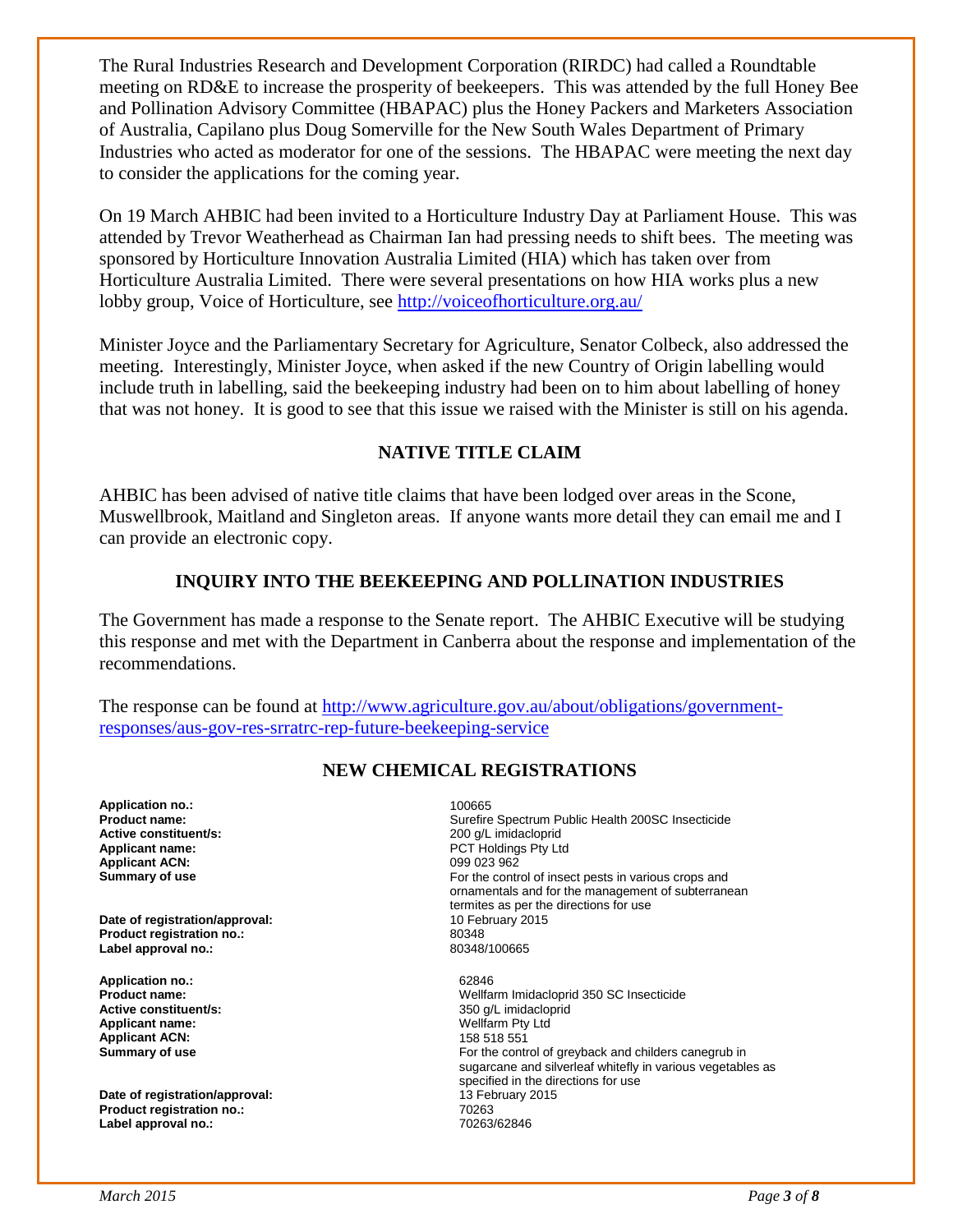**Application no.:** 100659

**Applicant ACN:**<br>Summary of use **Date of registration/approval:** 23 February 2015<br> **Product registration no.:** 80345 **Product registration no.:** 80345<br>
Label approval no.: 80345/100659 **Label approval no.:** 

**Application no:** 101505 **Active constituent/s:**<br>Applicant name: **Applicant ACN:**<br>Summary of variation:

**Date of variation:** 29 January 2015<br> **Product registration no.:** 20278 **Product registration no.:**  $\begin{array}{ccc}\n\bullet & \bullet & \bullet & \bullet \\
\textbf{Label} & \textbf{a} & \textbf{a} & \textbf{a} \\
\bullet & \textbf{B} & \textbf{a} & \textbf{a} & \textbf{a} \\
\bullet & \textbf{B} & \textbf{a} & \textbf{a} & \textbf{a} \\
\bullet & \textbf{B} & \textbf{a} & \textbf{a} & \textbf{a} \\
\bullet & \textbf{B} & \textbf{a} & \textbf{a} & \textbf{a} \\
\bullet & \textbf{B} & \textbf{B} & \textbf{$ Label approval no.:

**Application no:** 63456<br> **Product name:** Canada Canada Canada Canada Canada Canada Canada Canada Canada Canada Canada Canada Canada Canada Canada Canada Canada Canada Canada Canada Canada Canada Canada Canada Canada Canada **Active constituent/s:**<br>Applicant name: **Applicant ACN:**<br>**Summary of variation:** 

**Date of variation:** 27 February 2015<br> **Product registration no.:** 67524 **Product registration no.:** 67524 Label approval no.:

**Application no.:** 62349<br> **Product name:** Cracle **Product name: Product name: Product name: Product name: Product name: Product name: Product name: Product name: Product name: Product name: Product name: Product name: Product name: Product name:** 

**Applicant ACN:**<br>Summary of use

**Date of registration/approval:** 18 Ma<br>Product registration no.: 18 70039 **Product registration no.:** 70039<br>
Label approval no.: 70039/62349 Label approval no.:

**Product name: Product name: Brunnings Triple Action Bug Kill**<br> **Active constituent/s:** 0.167 a/L difenoconazole. 0.100 **Active constituent/s:** 0.167 g/L difenoconazole, 0.100 g/L thiamethoxam, 0.015 g/L abamectin **Applicant name:** Syngenta Australia Pty Ltd For the control of insects, fungus and mites 23 February 2015

> Legion Insecticidal Seed Treatment<br>500 g/L fipronil Crop Care Australasia Pty Ltd<br>061 362 347 To change the product name from 'PROTEGE INSECTICIDAL SEED TREATMENT' to 'LEGION INSECTICIDAL SEED TREATMENT'

Vantal Upgrade Miticide/Insecticide<br>36 a/L abamectin Cheminova Australia Pty Limited<br>110 199 169 To extend the use to include almonds and add an additional pack size range

17 g/L emamectin present as emamectin benzoate **Applicant name:**  $\begin{array}{r} \text{Adama Australia Pty Limited} \\ \text{Applicant ACN:} \end{array}$ For the control of heliothis and suppression of green mirids in cotton<br>18 March 2015

#### **ANNUAL MEETINGS**

AHBIC will be holding its AGM on Saturday 4 July 2015 at the Penrith Panthers Leagues Club at Penrith. This will follow the NSWAA conference. More details on the AHBIC AGM later. Annual conferences for 2015 as I have them are:-

| Queensland Beekeepers Association                         | $11 \& 12$ June - Cleveland |  |  |
|-----------------------------------------------------------|-----------------------------|--|--|
| New South Wales Apiarists Association                     | $2 & 3$ July - Penrith      |  |  |
| Tasmanian Beekeepers Association                          | 29 & 30 May - Smithton      |  |  |
| WA Farmers Federation - Beekeeping Section                | 2 May - Perth               |  |  |
| South Australian Apiarists Association                    | 18 & 19 June - Nuriootpa    |  |  |
| Victorian Apiarists Association                           | 10 & 11 June - Bairnsdale   |  |  |
| Honey Packers and Marketers Association                   | <b>TBA</b>                  |  |  |
| National Council of Pollination Associations              | 2 July - Penrith            |  |  |
| Australian Queen Bee Breeders Association                 | <b>TBA</b>                  |  |  |
| Australian Honey Bee Industry Council<br>4 July - Penrith |                             |  |  |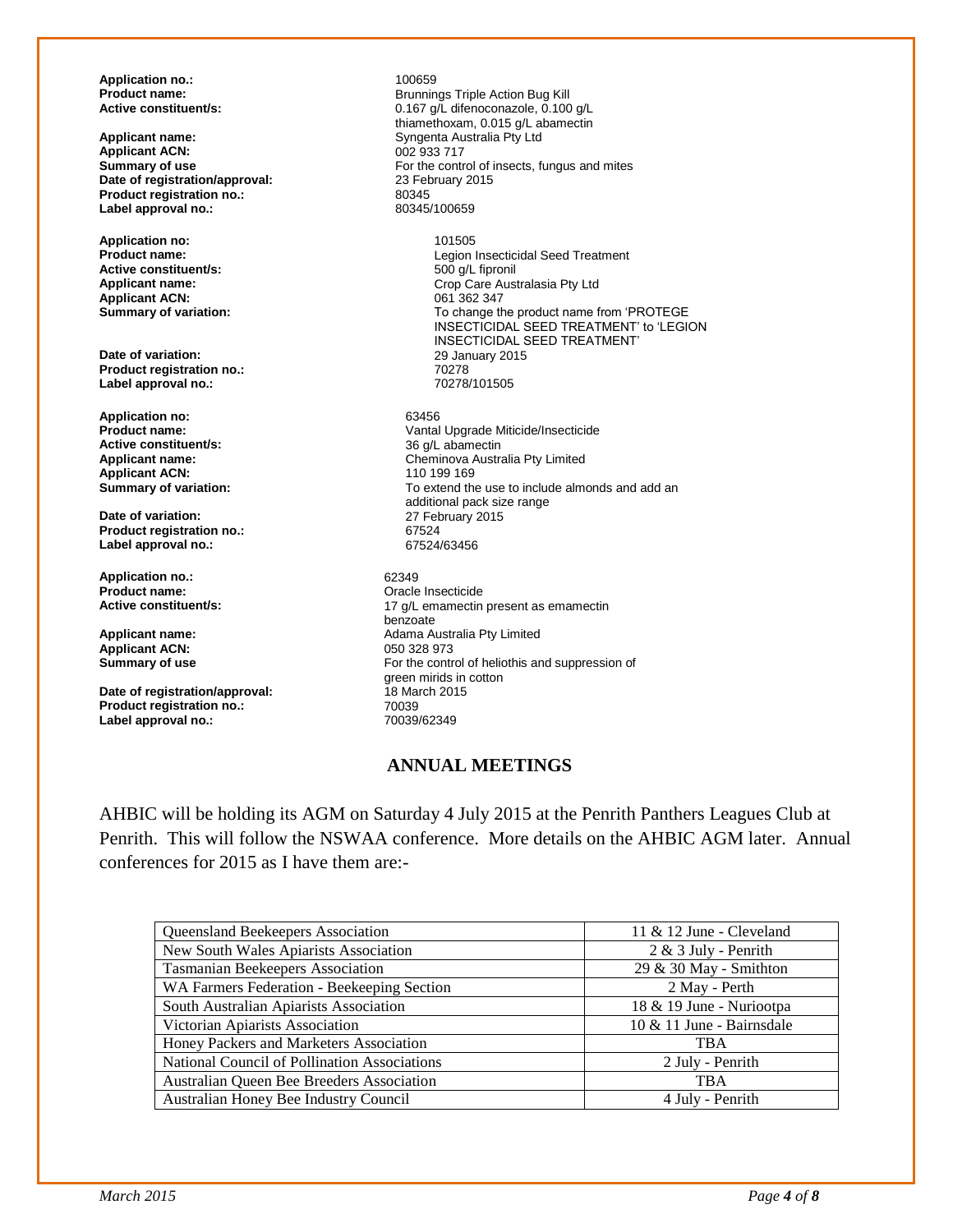#### **PASSING OF NOELENE AYTON**

Harold Ayton advised me that his wife, Noelene, had passed away on Sunday 8 March. There was a public church service held on Wednesday 11 March.

Noelene was a past Secretary of the Tasmanian Beekeepers Association. She was a regular with Harold at beekeeping meetings in various States. In recent years, Noelene had not enjoyed the best of health.

AHBIC had sent a card to Harold and family and we have received a very nice reply card.

#### **LETTER FROM THE WHEEN BEE FOUNDATION**

**Wheen Bee Foundation Limited** PO Box 223 Richmond NSW 2752 www.wheenbeefoundation.org.au ABN: 84 139 073 082 25 March2015

#### *Re: Restructure of the Wheen Bee Foundation*

The Wheen Bee Foundation has established itself as Australia's premiere, not--‐for--‐profit organisation that has been created to support honey bee research and development. After its initial establishment phase the Foundation is now embarking on its next stage of development to ensure that it is sustainable into the future. This process involves the development of a new structure for the Foundation. Discussions between the Board of Directors and the CEO have jointly resolved to implement a new Management and Board structure to ensure a broader skill set and ongoing viability. Consequently, by mutual agreement between the Board and Dr Shona Blair, the current CEO role is being made redundant.

Dr Shona Blair has been in this role for the past two years and leaves the Foundation with good will between herself and the Board. Shona hopes to remain closely engaged with the beekeeping industry and involved in research. She is also looking forward to maintaining a positive relationship with the Foundation, and engaging with it in the future to work towards common goals. The Wheen Bee Foundation will be actively working to attract significant donations to enable it to support research and innovation projects to achieve its mission of food security through bee security.

Max Whiten

Dr Max Whitten AM, FAA Chairman of the Board of the Wheen Bee Foundation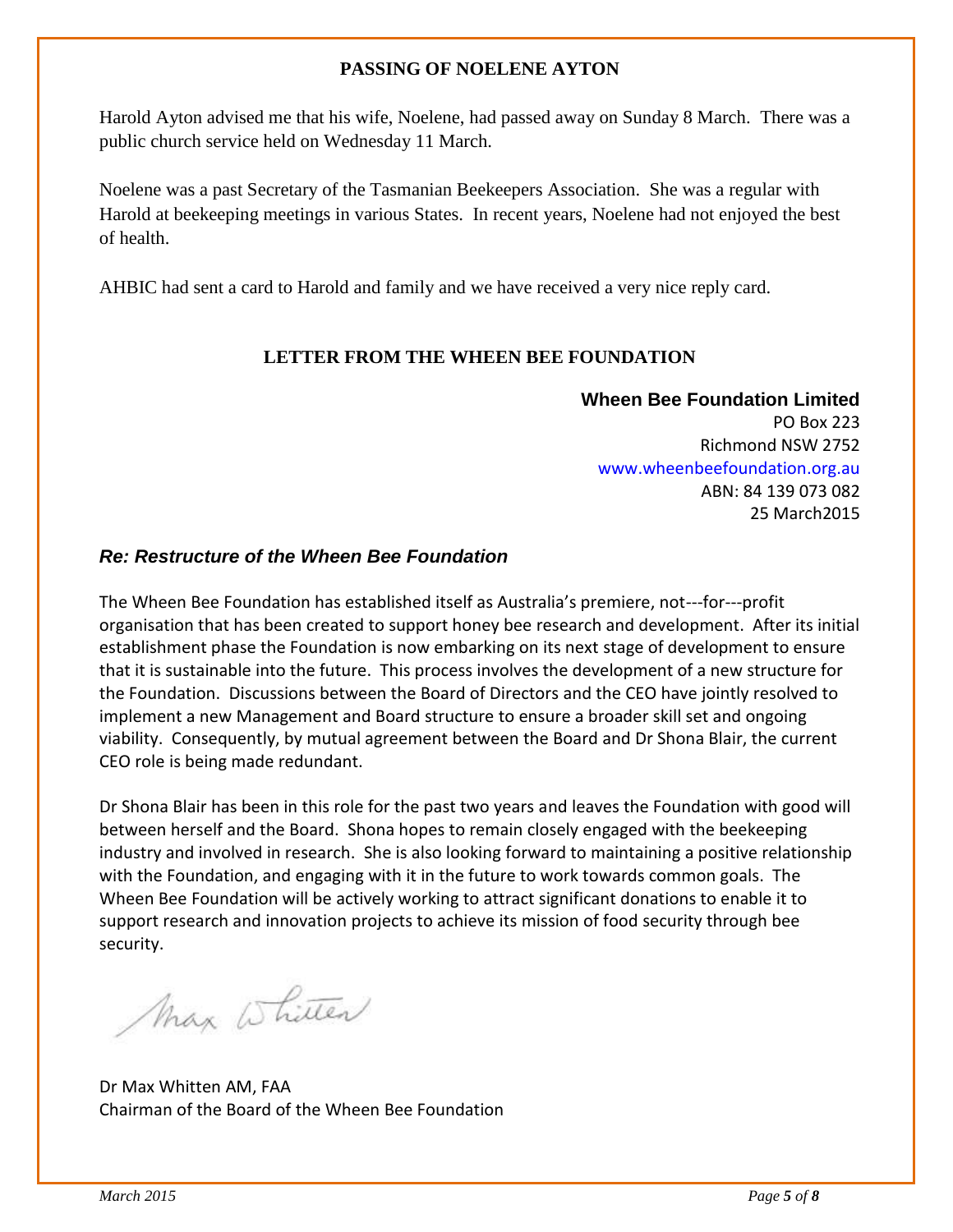#### **CATEGORISATION**

AHBIC has formally submitted three categorisation papers. They are for:-

Varroa destructor Varroa jacobsoni Tropilaelaps clareae and T. mercedesae

The affected industries now have a period of time to make comment before a formal meeting is held to discuss the categorisation of these pests.

#### **ASIAN BEES FOUND IN BRISBANE**

On 24 March, 2015 Asian bees (*Apis cerana*) were detected in a Quarantine Approved Premises in Carole Park, which is a suburb of Brisbane. They were found in a reel of cables which had been containerised and had come from Malaysia. The container was fumigated and 700 dead bees were recovered which, upon examination, showed no external or internal mites.

The reel was subsequently opened and comb was found plus more dead bees. The queen was found amongst these dead bees. The bees have been sent to the Queensland Department of Agriculture, Fisheries and Forestry for further analysis and verification.

So this was a good find. I would suspect the bees will be the Java genotype but we await that information.

#### **WORLDS LARGEST EUROPEAN WASP NEST?**

A report from ABC Rural has an article on what could be the world's largest European wasp net. See [http://www.abc.net.au/news/2015-04-02/world-biggest-wasp-nest-found-on-a-property-in-northern](http://www.abc.net.au/news/2015-04-02/world-biggest-wasp-nest-found-on-a-property-in-northern-tas/6367536)[tas/6367536](http://www.abc.net.au/news/2015-04-02/world-biggest-wasp-nest-found-on-a-property-in-northern-tas/6367536)

As these wasps can be a pest of our honey bees and cause problems around extracting sheds, let us hope this is a one off.

#### **ROYAL EASTER SHOW**

The Royal Easter Show is on at the moment in Sydney so if you have time and can go, make sure you go along to the New South Wales Apiarist's Association stand.

They have been receiving some publicity re the competitive section in the media of late.

Bet they get lots of questions from the public re the flow hive.

So go along and support the New South Wales Apiarist's Association. If you cannot go, tell your friends, if they are going, to go and have a look and, of course, buy some honey.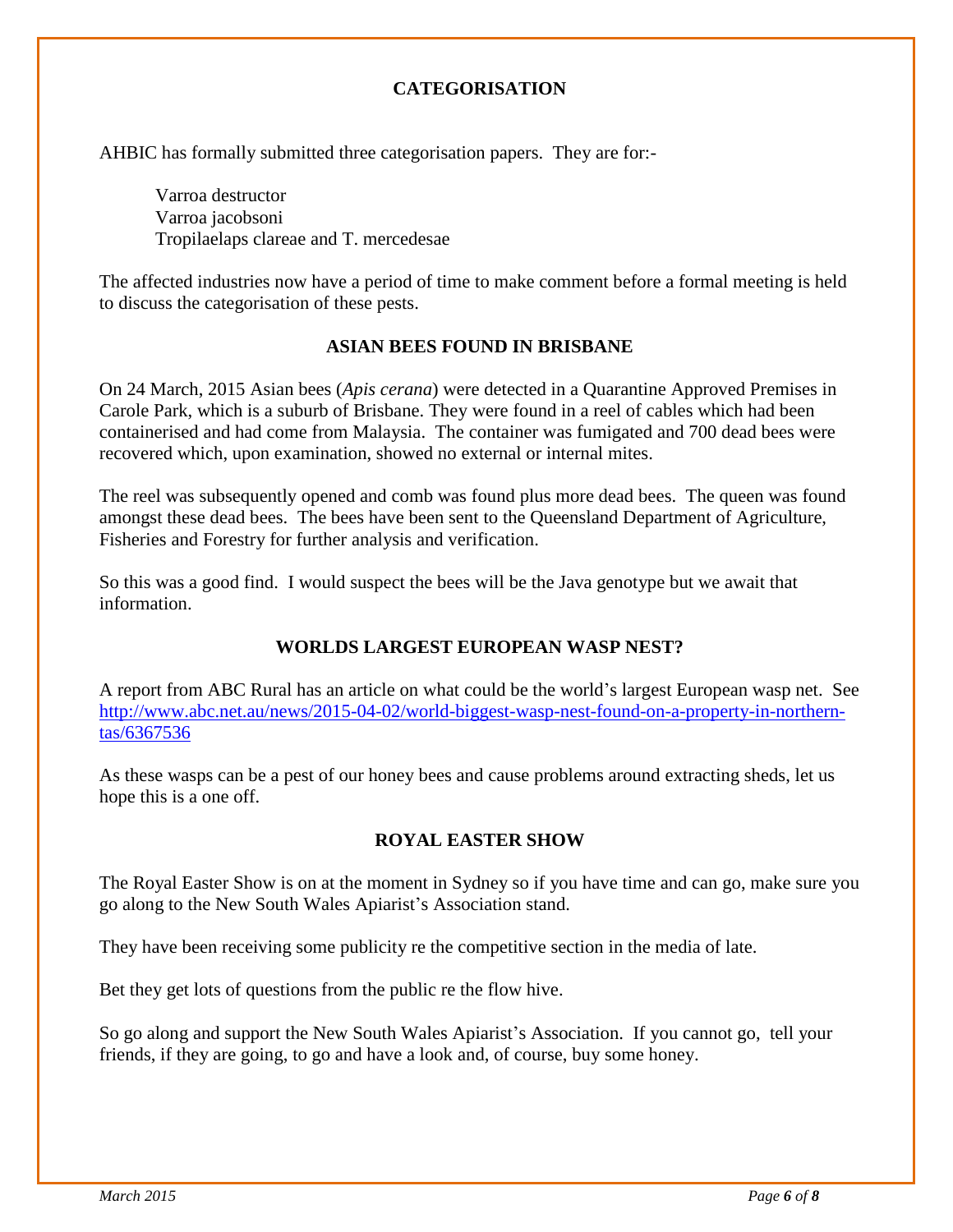### **BeeAware**

Stay up-to-date with the latest news and information about beekeeping and pollination



#### Subscibe to win

Subscribe to the BeeAware e-newsletter before 3 July 2015 and go into the draw to win a book of your choice. Winners can choose one of the following RIRDC publications:

- · Australian Beekeeping Guide (R. Goodman, 2015)
- · Fat Bees Skinny Bees (D. Somerville, 2005)
- · Bee Friendly (M. Leech, 2012)
- · Pollination of Crops in Australia and New Zealand (M. Goodwin, 2012)
- 

#### BeeAware monthly e-newsletter updates include:

- · Bee news and events from Australia and around the world
- · Information on honey bee pests and diseases
- · The latest research on crop pollination.
- · Pollinators and pesticides in agriculture
- Alerts of new pest detections and incursions affecting honey bees.

#### To subscribe, go to beeaware.org.au/subscribe